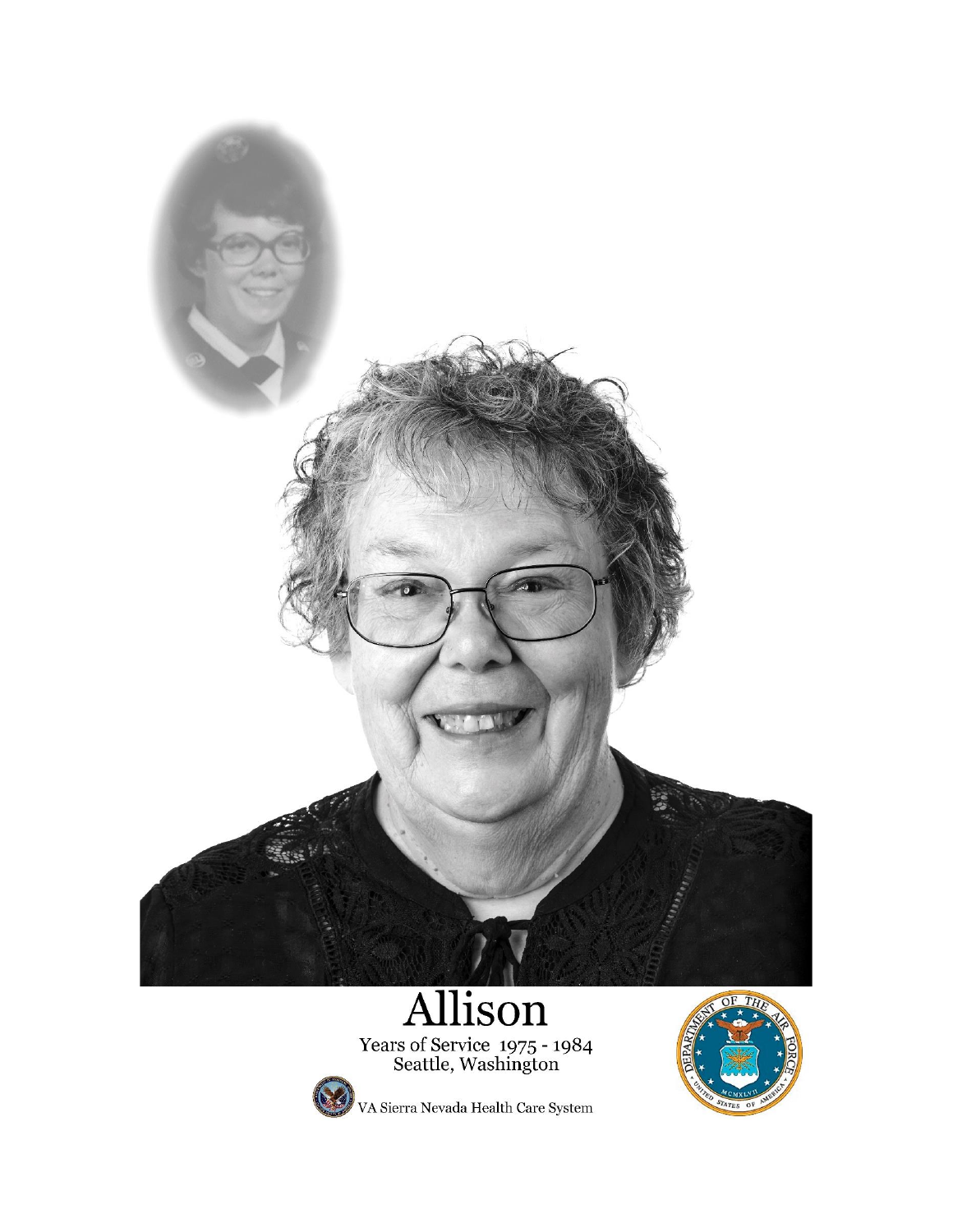

#### **My Life My Story**



## **Allison**



# **United States Air Force**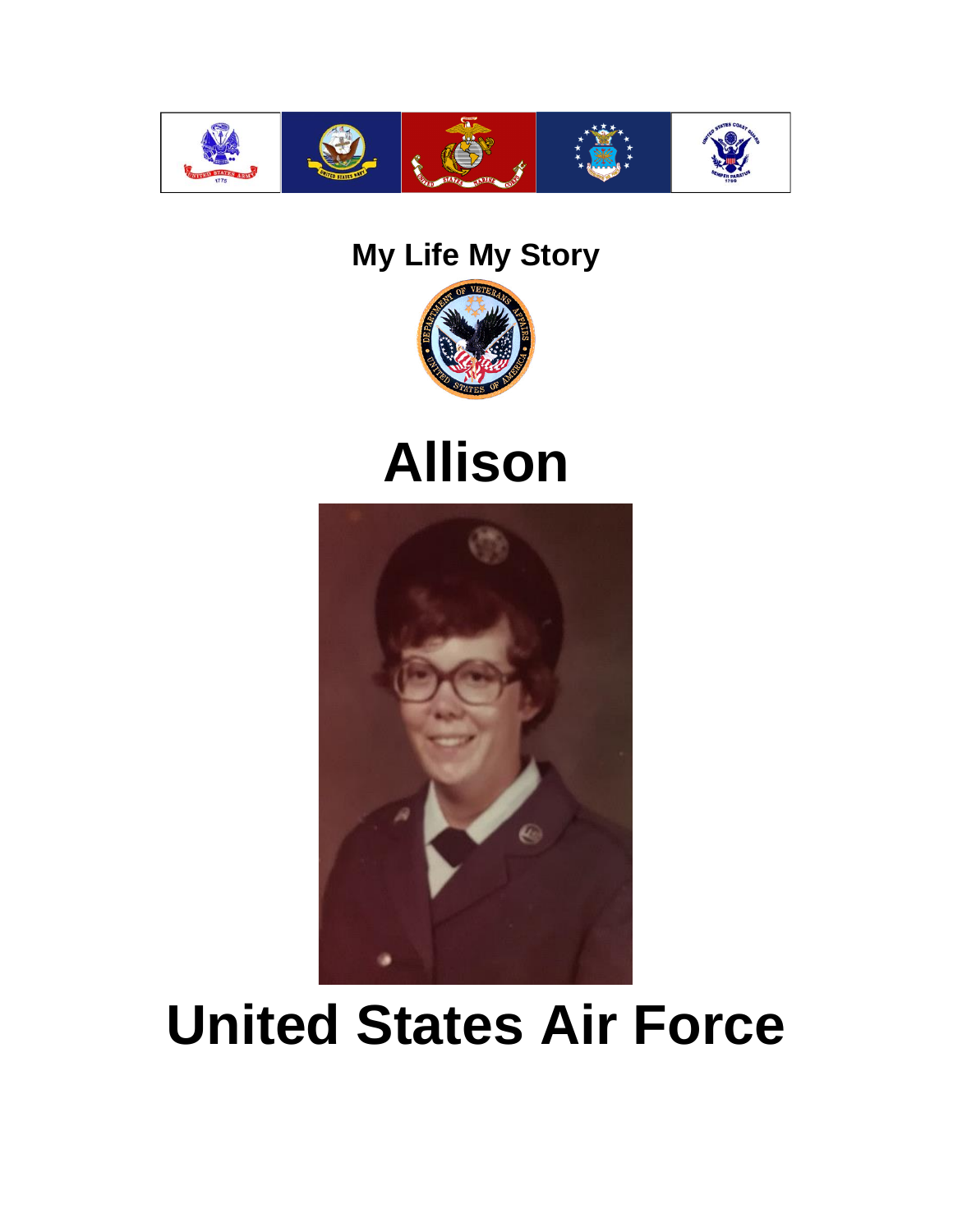

I had good times and bad times in the Air Force, but it is part of life. If your attitude is positive, you're willing to learn, and you can be flexible, you'll do fine in the military. I would always encourage young women to join the military services. It helped me to grow and mature. It also helped me to realize that I wasn't stupid and a nobody; I was a somebody.

I was born in Texas in an old Army hospital in 1953. My dad was stationed there. He served in the Army Air Corps. He was a radioman on a B-29. He was selected, went to West Point, and became an officer. That's when he became a pilot. When the Air Force became an official branch in 1947, he went into the Air Force. Dad was from Oklahoma. My mother was from New York; she loved New York. They got divorce when I was nine. I have two sisters and one half-sister.

We stayed with my dad when my parents divorced. We went to Japan for four years, 1963-1967. We lived in Tokyo in the beginning, but the Olympics were coming. Everything was getting mowed down. We were moved outside of Tokyo into a new housing development. I liked Japan; the people were just starting to get westernized. They still had a lot of Japanese culture and seemed very honest. My dad had left a



camera on a train one time, and this little old lady came running up and gave it to him.

We met many different people. Our school was on base. My sixth-grade class had gone to a Japanese school to visit. They had not seen Americans in person. They had seen them on TV, but not in person. We were the first. We played a baseball game against them and of course, they beat us. It was very interesting.



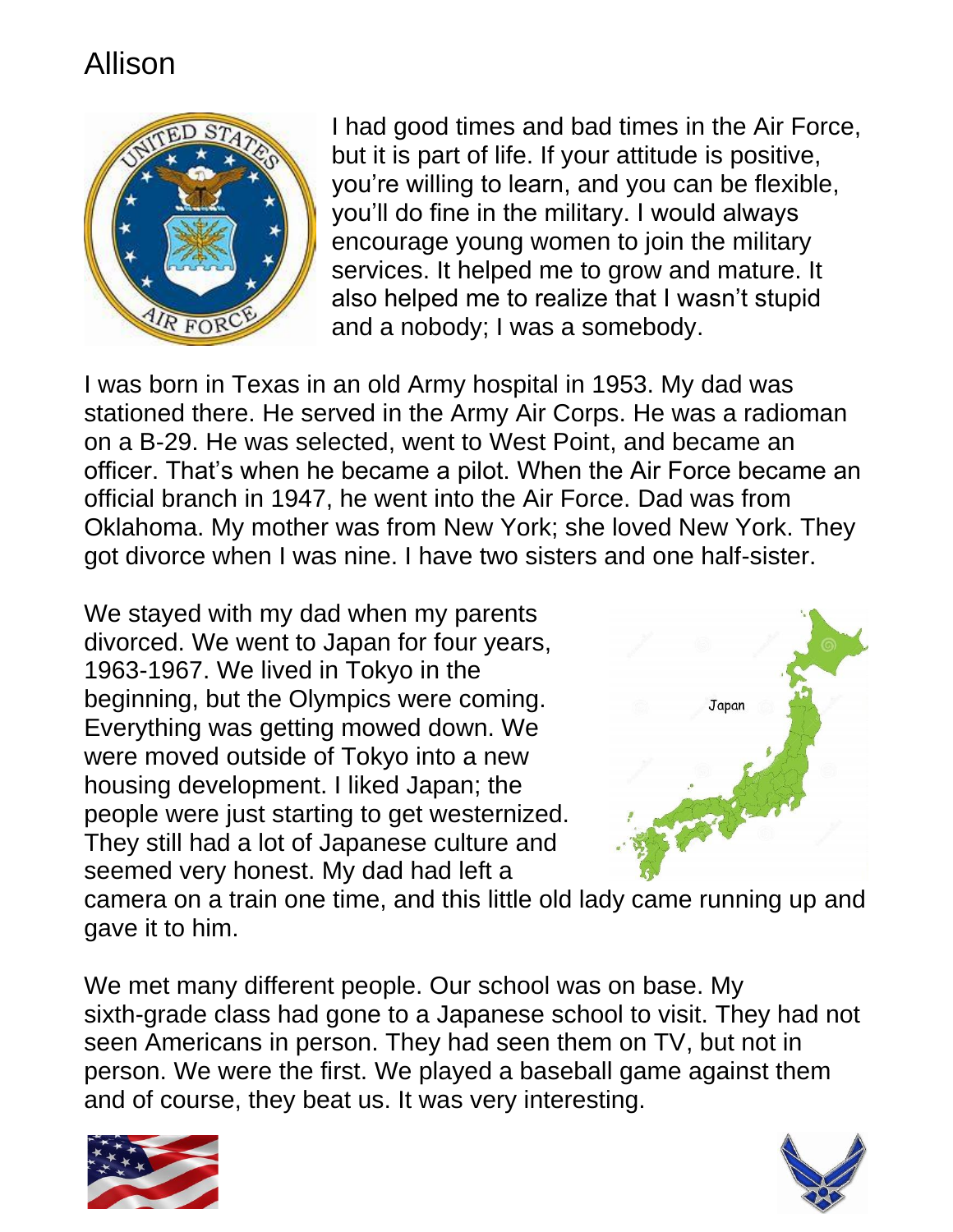

My family went on many trips around Japan. We went on a snow skiing trip and to a two-hundred-year-old hotel on a beach. We were some of the last people to stay in that hotel before they tore it down. We went on a three-day boat trip over to Okinawa. I got extremely seasick. Then, we flew to Taiwan and traveled all over the island. We met some really interesting people.

In Japan, we had our favorite restaurant; it had the best noodles. Dad wanted us to try all the different foods. I tried most, but I didn't like dry squid and would not eat raw fish. Dad had a lot of friends in the

Navy and the Army; he knew a lot of folks. I lived in Japan four years. What an opportunity!

Dad married our housekeeper from Japan. She came back with us to the United States. In the summers, we went to visit my mom, stepdad, and half-sister. We stayed with dad the rest of the time. Dad got orders to White Sands Air Force Base, New Mexico. He had a job that he couldn't talk about, top secret stuff. Dad finally retired there and, unfortunately, became an alcoholic. The military and drinking kind of come together; you have to be strong.

My dad finished up his degree in engineering. He had been working on it while he was in the military. He took a job with Boeing, and we moved to Bellevue, Washington when I was in tenth grade. I went to Interlake High School and graduated in 1972. It's hard on dependents, all the traveling with no roots. When you move a lot, you can't make friends.

After high school, I tried Bellevue Community College and did some odd jobs. My heart wasn't in it.



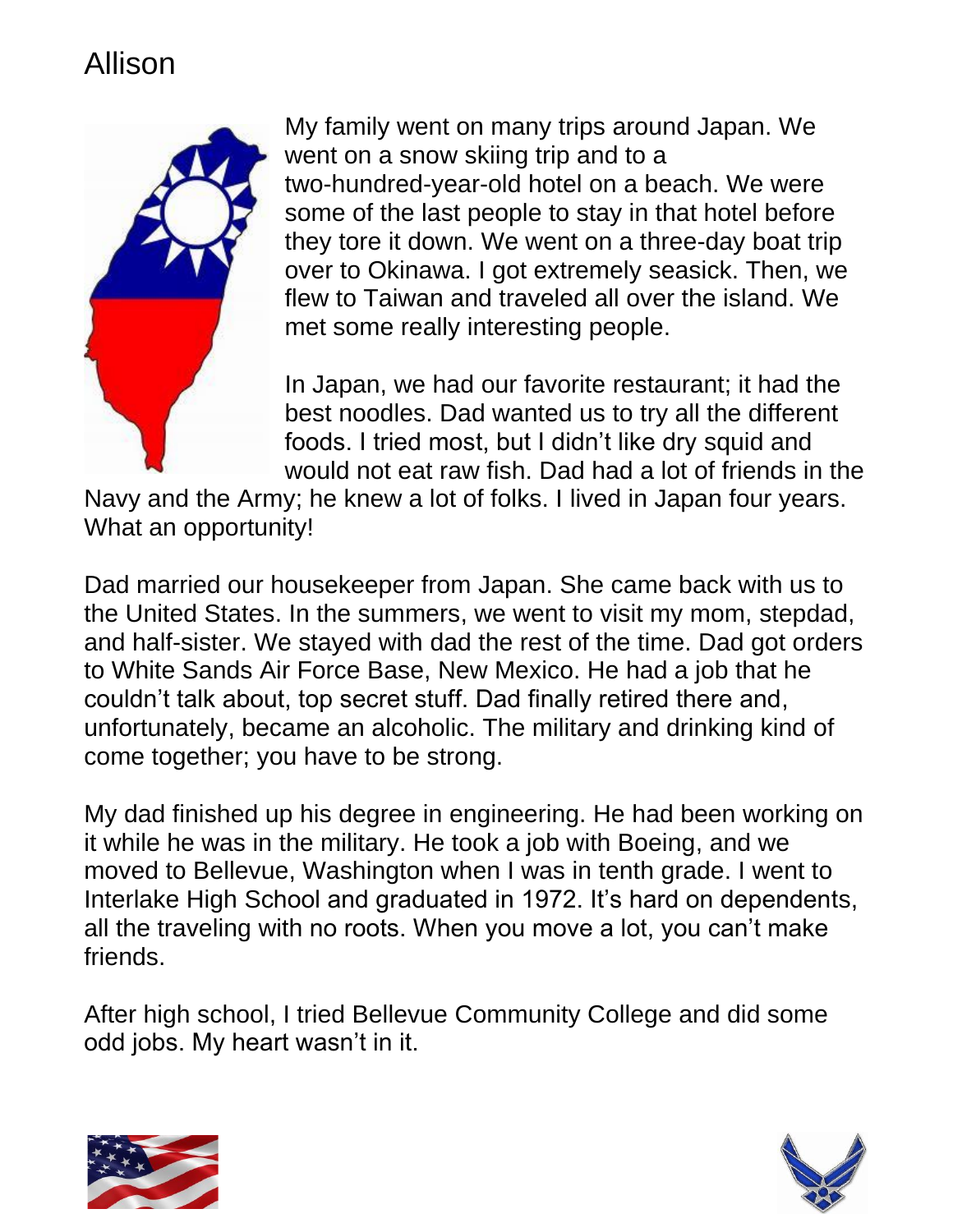I went to a business school and studied accounting. I was good with numbers, but I didn't like accounting. I was also taught secretarial/clerical skills. I got my degree in clerical administration.

There wasn't really anything I wanted to do in business administration. This is when I decided to go into the military. My dad said that he would disown me if I went into the Marines. I liked the Navy and the Air Force. Between liking the color blue and the fact that basic training was only six weeks back then, I joined the Air Force in July 1976.

I didn't like basic training; it was very stressful. I ate like a horse and lost weight. I was always getting yelled at while marching. I've never been one for giving up. I scored high in electronics, but the heavy lifting knocked me out of that field. I



had to pick another field. They picked it for me, administration. I already had the basics because of my schooling, so I went direct duty assignment. I didn't go to clerical school, just to the classes that the base command wanted me to take.



After basic, I went to Barksdale, Louisiana. The town didn't like the military. The cops would get our military guys in trouble. The commander decided to pay us all with two-dollar

bills, to show the town how much we give to them. All of a sudden, all these two-dollar bills started showing up. They didn't complain as much, but they still weren't very nice.



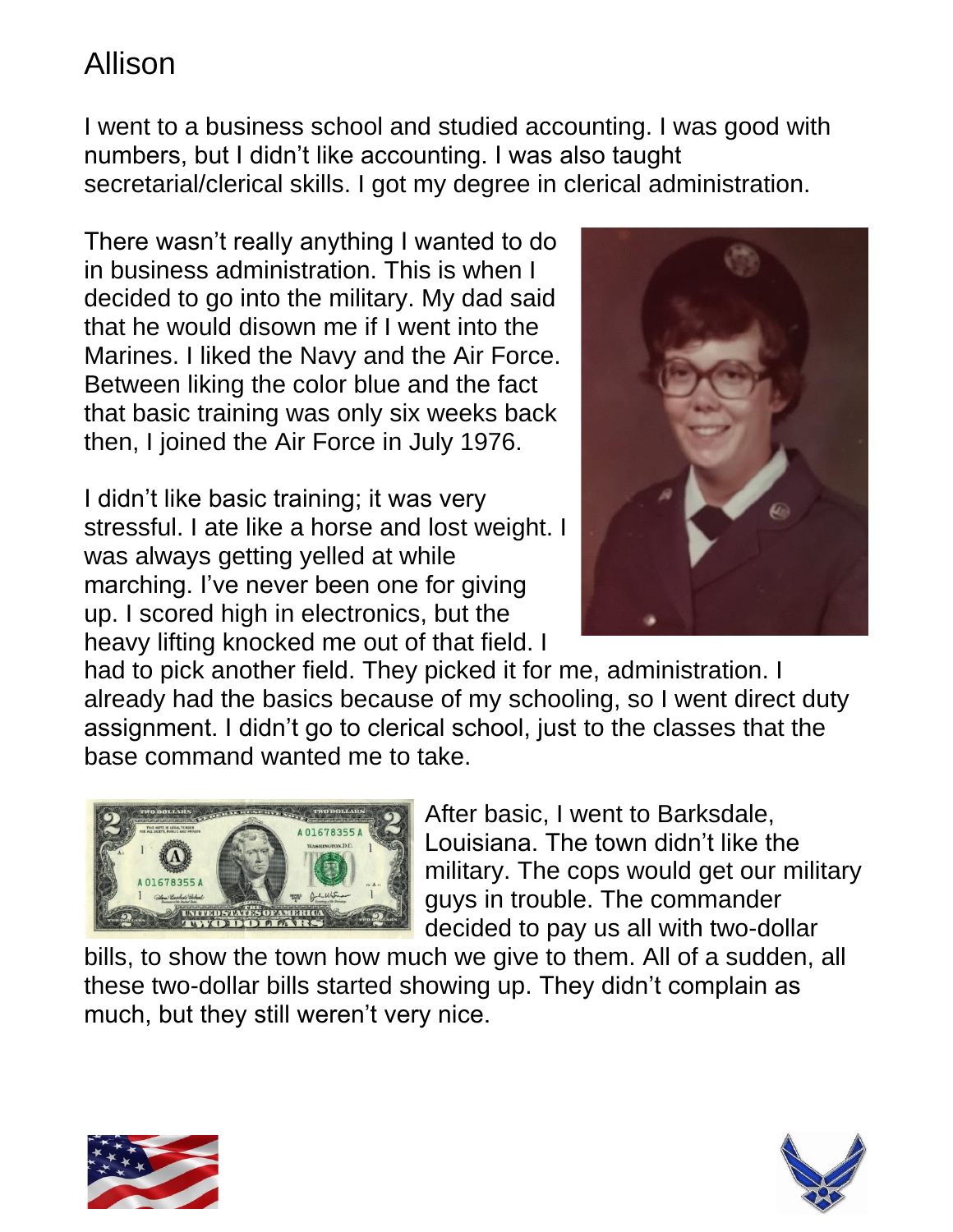I was working with the instructor of crew members. The instructors evaluated and reinstructed the crew members of the KC-135 and B-52G. I was surrounded by officers and NCOs. I had no stripes, and this master sergeant saluted me. I kinda laughed at that one. I was stationed there for a year and a half.

I called up the assignment people to get me out of Barksdale. I said that I would go anywhere to get out of this assignment. I received orders to Shemya, Alaska. I called my dad, all excited. He asked, "What did you do to get that assignment?" I said, "I asked for it." My dad had been stationed there during WWII.

The island is small; and on a clear day, we could see Russia. I worked admin and supply, and I was also the postal person. I had to borrow typewriters, mine kept breaking. There was only my supervisor, a master sergeant and myself. Soon, it was just me.



It was considered an isolated, remote assignment. We got a phone call once a month for five minutes, so letters were very important. While I was there around Christmas time, there was a back log of packages and letters in Seattle, Washington. The weather wasn't being friendly. It was the worst time of the year not to get mail. Morale was low, and the base commander had to call to get our mail to us.



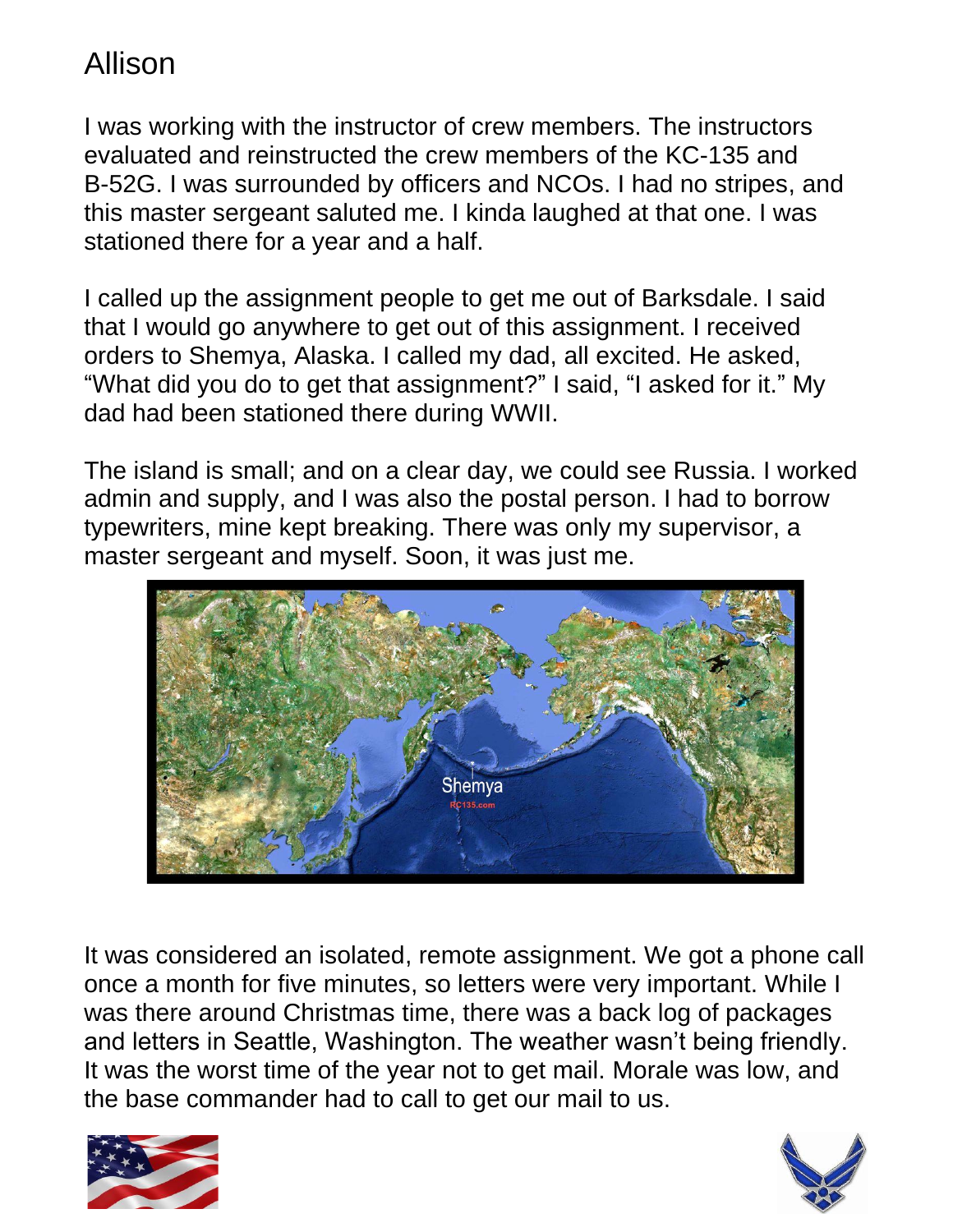We had a full plane of mail to get out to our people. Everyone helped out, and morale got a lot better. We got fresh fruit and vegetables, but sometimes what we got was already rotten. The base commander made a phone call again and got it straightened out.

I received orders after my year in Shemya, to Pease Air Force Base, New Hampshire. I enjoyed going to the different commands. I always learned something new.

My first assignment was in quality control of a F111 maintenance squadron with over three hundred personnel. My second assignment was in the ordering room. This assignment was hard because I had to deal with sexual harassment, but I still did my job. I helped this office get an excellent rate from a low satisfaction when the next ORI came. I basically did this by myself.

I decided to reenlist. I was on a KC-135 at 40,000 feet with a master sergeant when I reenlisted. It was my first and his last reenlist.



I took orders to Iceland. I was there a year. It was also considered a remote assignment. I met my husband, George. I was working in radar maintenance on a site that was about twenty minutes away from the main Navy base. I was promoted to staff sergeant, E5. We had another ORI inspection. The guys were willing to work

with me, and we received an outstanding. The inspector told us that we had the best-looking files. That made me feel proud.

Just before the end of my assignment in Iceland, George and I got married. That was November 1981. We married in Bellevue, Washington. My family and friends attended.



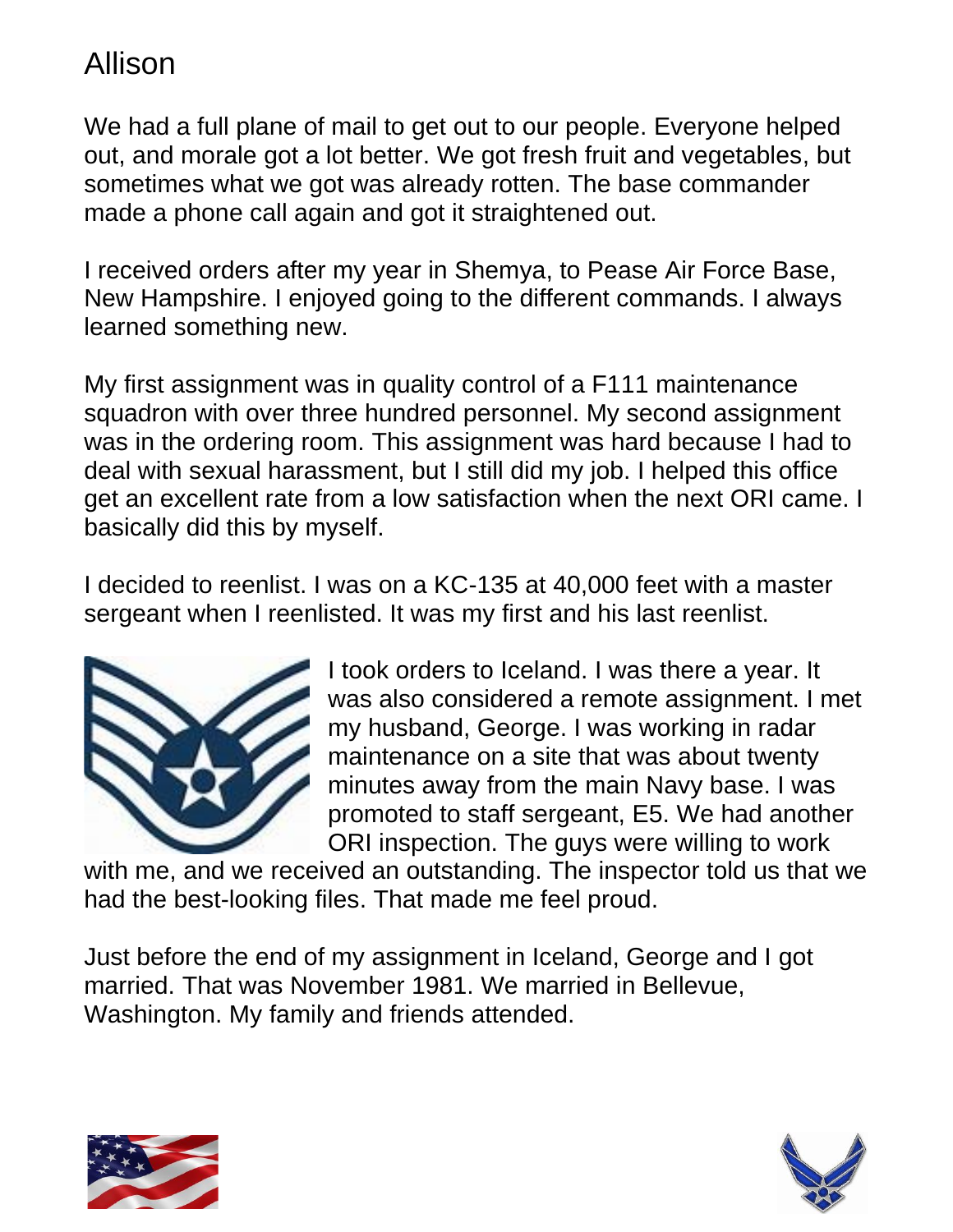Next, I went to McCord Air Force Base in Washington. I was working in a secure building, a different part of radar maintenance. One of my proudest moments was when I received an award for all the hard work I had done in Iceland. A one-star general presented the award. He went up to my dad and told him how proud he was of me. That was the proudest day for my dad. My family got to see the ceremony. I was there a year.

George had gotten out and was looking for a job. He got an offer from a company in Las Vegas, Nevada. When my position closed, I was offered three assignment choices. I was able to get Nellis Air Force Base, Nevada. My assignment was quality control of the F-5 jet fighter's maintenance squadron. I was the supervisor over two personnel. By this time, I was getting frustrated with the disrespect the higher I went in rank.

I decided to get out. When I went to get out, I was asked why I was getting out. I said, "It was because I didn't want to take the crap anymore. I was tired of the disrespect." I had a chief who knew what was going on, but he didn't do anything about it. He did, however, get reassigned to a position for people who failed to do their job properly. I saw him later on base, and he admitted to me that he knew what was going on and did nothing about it.

I discharged in 1984 after eight years in the Air Force. I noticed later in my Air Force career that they were trying to be less prejudiced toward women, but they had a long way to go.

George and I have been married for thirty-six years. We live here in Fallon on five acres. We have dogs and cats; they are our four-legged fur kids. I worked many jobs, all in the admin field. For two years, I did work as a cashier/clerk. I wanted to try something new.